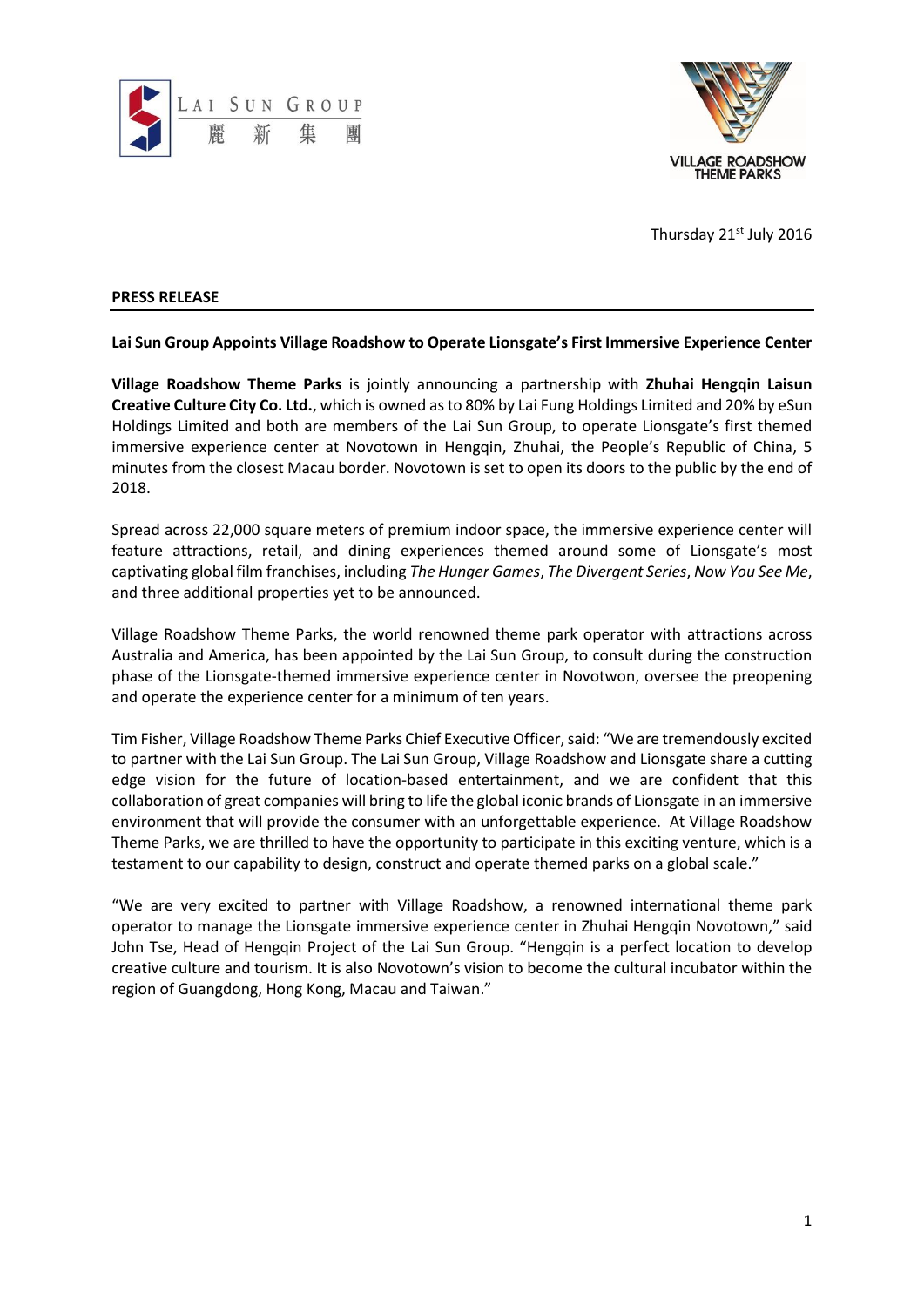



## **Information**

**Village Roadshow Theme Parks** is a world leading theme park operator providing some of the most thrilling entertainment, rides, and slides available anywhere in the world. Attractions include Warner Bros. Movie World, Sea World, Sea World Resort, Wet 'n' Wild, Paradise Country, and Australian Outback Spectacular. Village Roadshow Theme Parks has attractions across Australia and America and is a wholly owned subsidiary of Village Roadshow Limited. Village Roadshow welcomes over 28 million guests annually to our Theme Parks, Theatres and Resorts. Village Roadshow Theme Parks has been engaged to manage the design, development and operations of China's first Wet 'n' Wild Water Park in Haikou, on Hainan Island.

**Zhuhai Hengqin Laisun Creative Culture City Co. Ltd.** is owned as to 80% by Lai Fung Holdings Limited and 20% by eSun Holdings Limited and both are members of the Lai Sun Group. Zhuhai Hengqin Laisun Creative Culture City Co. Ltd. is the developer of a multi-phase development project known as Novotown.

**Novotown** is located at the heart of Hengqin, Zhuhai, the People's Republic of China, 5 minutes' drive away from the Hengqin Port that is closest to Macau. The project features a mix of cultural and entertainment attractions and positioned as a cultural and creative incubator for Guangdong, Hong Kong, Macau and Taiwan. On 30 October 2015, an agreement was entered into between Zhuhai Hengqin Laisun Creative Culture City Co. Ltd. and Lionsgate LBE, Inc., and iP2 Entertainment Holdings III, Inc. (the holder of a master license from National Geographic Society), respectively. Pursuant to which, an immersive experience center and a family edutainment center will be built at Phase I of the Novotown. It is expected that more than 5 million visits will be drawn within the first year of operation.

**Lionsgate** is a premier next generation global content leader with a diversified presence in motion picture production and distribution, television programming and syndication, home entertainment, international distribution and sales, branded channel platforms, interactive ventures and games, and location-based entertainment. The Company has nearly 80 television shows on 40 different networks spanning its primetime production, distribution and syndication businesses. These include the critically-acclaimed hit series *Orange is the New Black*, the beloved drama series *Nashville*, the syndication successes *The Wendy Williams Show* and *Celebrity Name Game* (with FremantleMedia), the breakout series *The Royals* and the Golden Globe-nominated dramedy *Casual*.

The Company's feature film business spans eight labels and includes the blockbuster *Hunger Games* franchise, the *Now You See Me*, *Divergent* and *John Wick* series, *Sicario*, *The Age of Adaline*, Roadside Attractions' *Love & Mercy* and *Mr. Holmes,* Codeblack Films' *Addicted* and breakout concert film *Kevin Hart: Let Me Explain* and Pantelion Films' *Instructions Not Included*, the highest-grossing Spanish-language film ever released in the U.S.

Lionsgate's home entertainment business is an industry leader in box office-to-DVD and box office-to-VOD revenue conversion rates. Lionsgate handles a prestigious and prolific library of approximately 16,000 motion picture and television titles that is an important source of recurring revenue and serves as a foundation for the growth of the Company's core businesses. The Lionsgate and Summit brands remain synonymous with original, daring, quality entertainment in markets around the world. [www.lionsgate.com](https://urldefense.proofpoint.com/v2/url?u=http-3A__www.lionsgate.com_&d=CwMF-g&c=OX64rUp1vryOkucMbUgD-phW8TordQEFLz3MxQJmMJM&r=6POcrsizpNMhesMSnmDuJdSYPfY7Rn0FSunZwXAHsMQ&m=kB7_EMFsVnYzFHtm65RLHD6pp1v4vXsXoZ58Rew965U&s=t7XBa9FG8PATkFL6_EU7LAt0iEeVVsC-ttJqREkxZ6Y&e=)